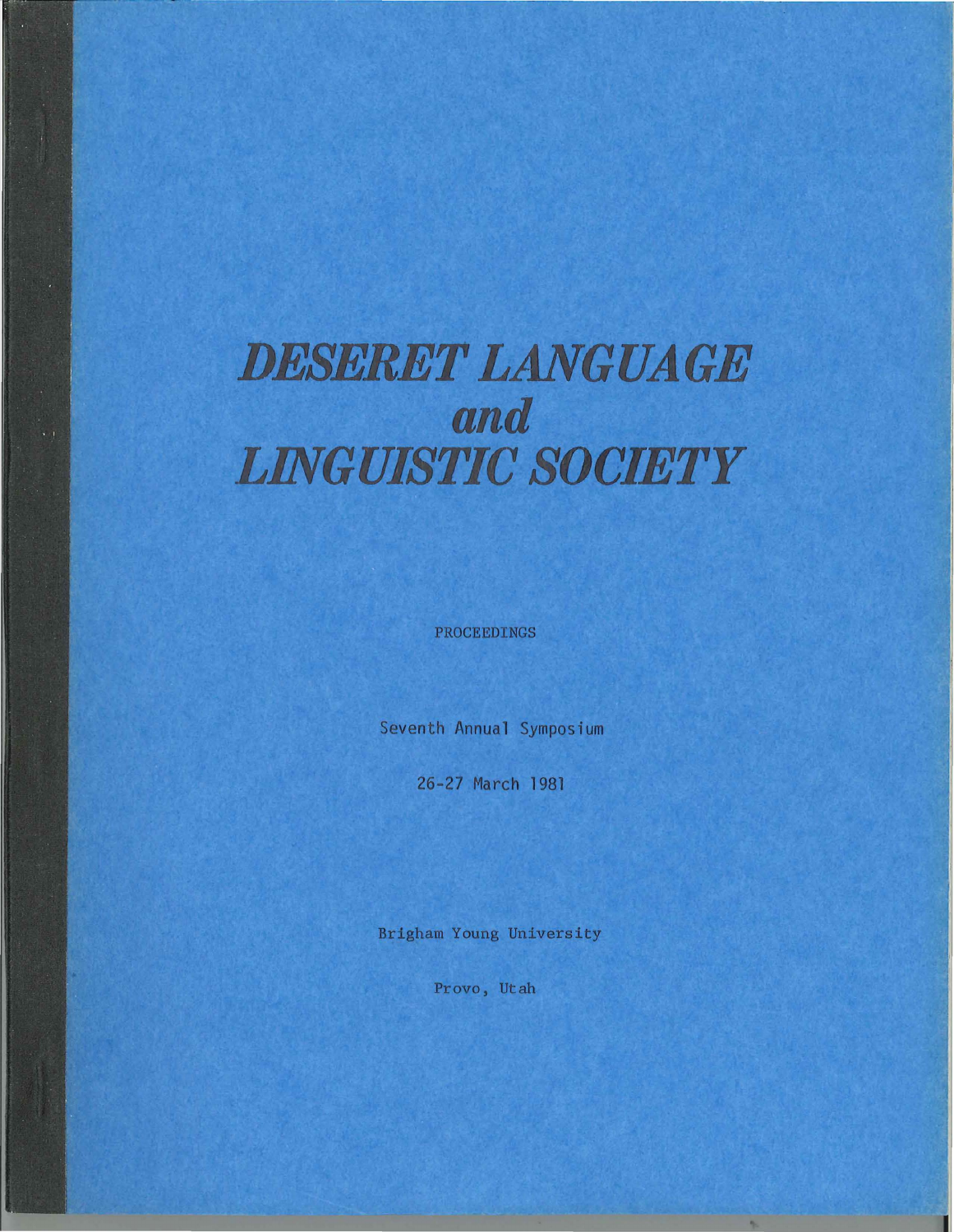## DESERET LANGUAGE AND LINGUISTIC SOCIETY

## PROCEEDINGS

Seventh Annual Symposium

26-27 March 1981 Brigham Young University Provo, Utah

edited by C. Ray Graham Department of Linguistics Brigham Young University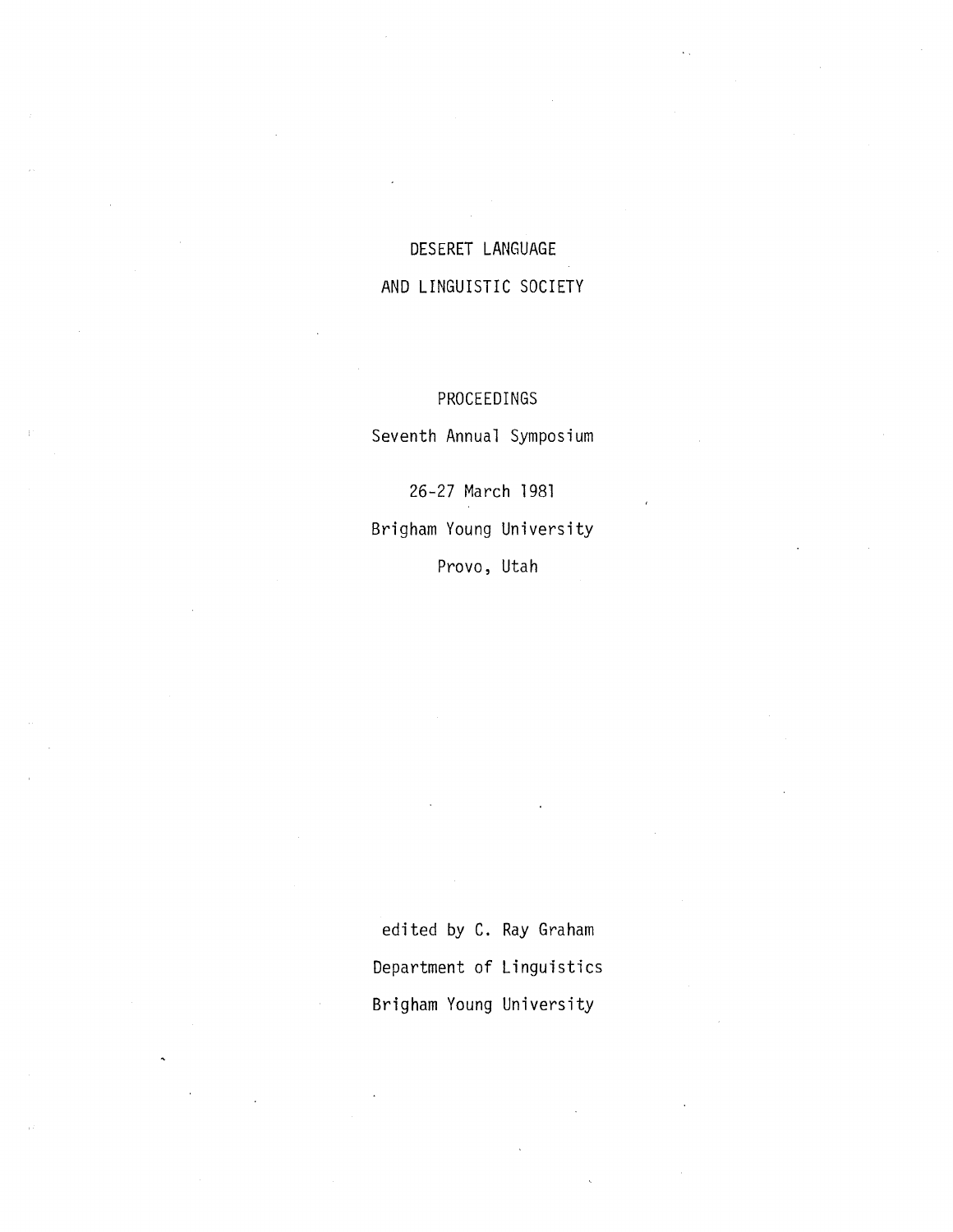We are very grateful to the Department of Linguistics at Brigham Young University for their generous financial support in publishing these proceedings.

Copyright

1981

Deseret Language and Linguistic Society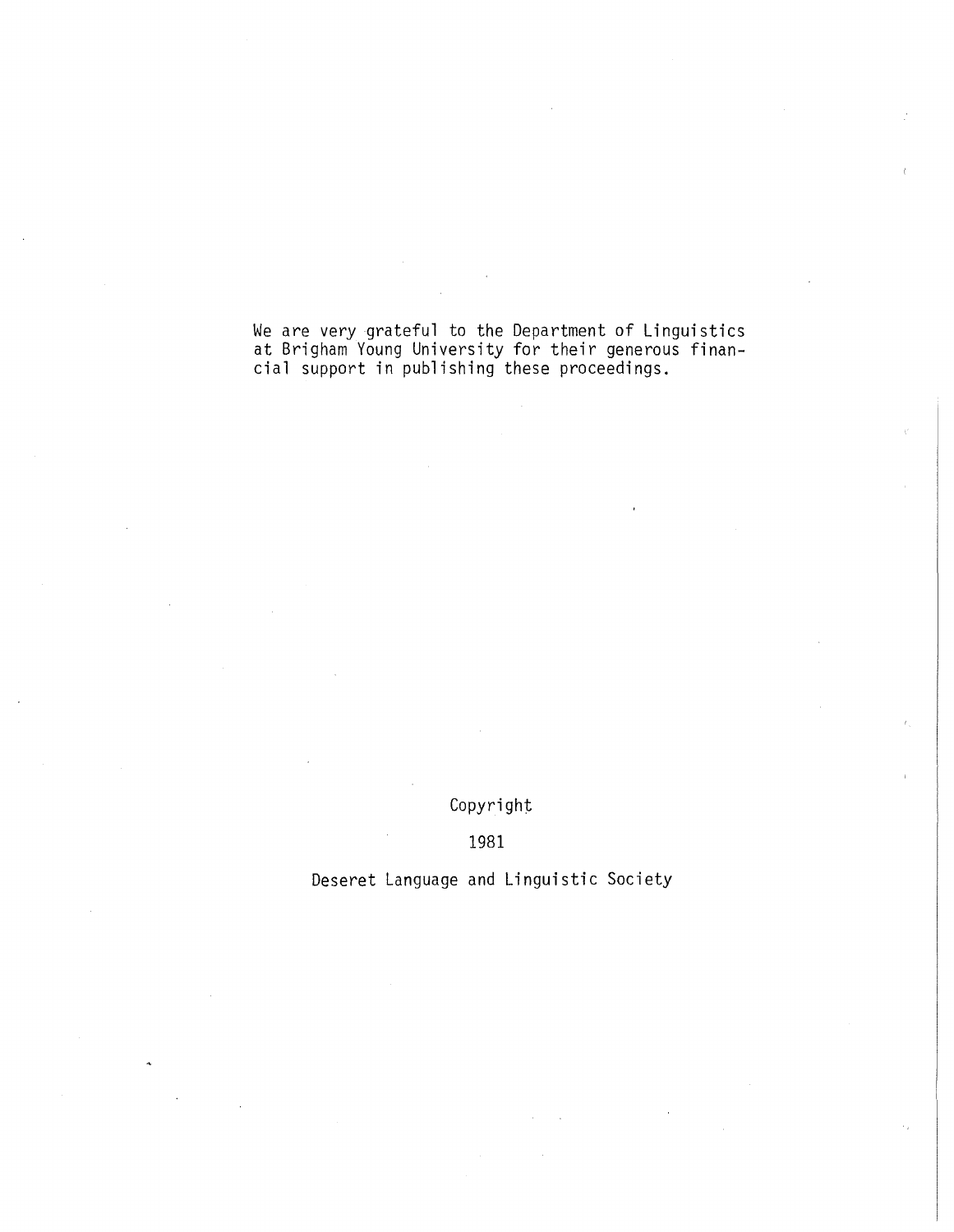## TABLE OF CONTENTS

| J. Donald Bowen (keynote address), "Phoneme Frequency in English<br>at Various Formality Levels"                                                | $\mathbf{1}$     |
|-------------------------------------------------------------------------------------------------------------------------------------------------|------------------|
| John H. Schumann (keynote address), "The Sociology of Second Lang-<br>uage Acquisition*"                                                        | 11               |
| Linda Stahle & Mitra I. White, "Measuring the Reading Level of LDS<br>Materials: A Supplement to the Dale Word List                             | 19               |
| Mary Lee Scott, "The Effect of Multiple Retesting on Affect and<br>Test Performance"                                                            | 27               |
| Harold S. Madsen,<br>"Measuring the Impact of ESL-Test Anxiety"                                                                                 | 39               |
| Merle D. Tenney, "A Junction Analysis of Verbless Statements*"                                                                                  | 60               |
| "An Examination of Adjectival Forms in the<br>Larry L. Richman,<br>Cakchiquel Language"                                                         | 70               |
| Royal Skousen, "Probabilistic Descriptions of Finnish Morphology"                                                                               | 78               |
| "The Meanings of Names in the Finnish Kalevala<br>Melvin J. Luthy,<br>Epic"                                                                     | 86               |
| Warren Kim Claussen, "Relational Invariance in Language"                                                                                        | 91               |
| "Didimo and Yorick: Observations on Foscolo's Trans-<br>S. Matteo,<br>-lation of Sterne"                                                        | 106              |
| Ken Anderson, "Bell Curve--Aid to Language Learning"                                                                                            | 113              |
| Diane Strong-Krause, "The Acquisition of Grammatical Morphemes<br>By Users of American Sign Language Learning<br>English"                       | 121              |
| C. Eric Ott & Steven R. Wright, "Implications For Linguistic Com-<br>petence in Recent Approved Modifications in the<br>Missionary Discussions" | 130 <sub>2</sub> |
| Marshall R. Craig, "The Logic of Improper Word Combinations"                                                                                    | 141              |
| Martha Pierce, How Generic are the Male Generic Pronouns"                                                                                       | 146              |
| Laureen Cardon, "The Pygmalion Syndrome"                                                                                                        | 155              |
| Alan K. Melby, "BYU Linguistics Symposium A Suggestion Box Trans-<br>lator Aid"                                                                 | 164              |
| Neil J. Anderson, "Culture Shock: Helping Our Students Adjust"                                                                                  | 173              |
| V. Lynn Tyler, "Interactional Impact via Synergic Analogues"<br>(Significant Communication Starting Points)                                     | 181              |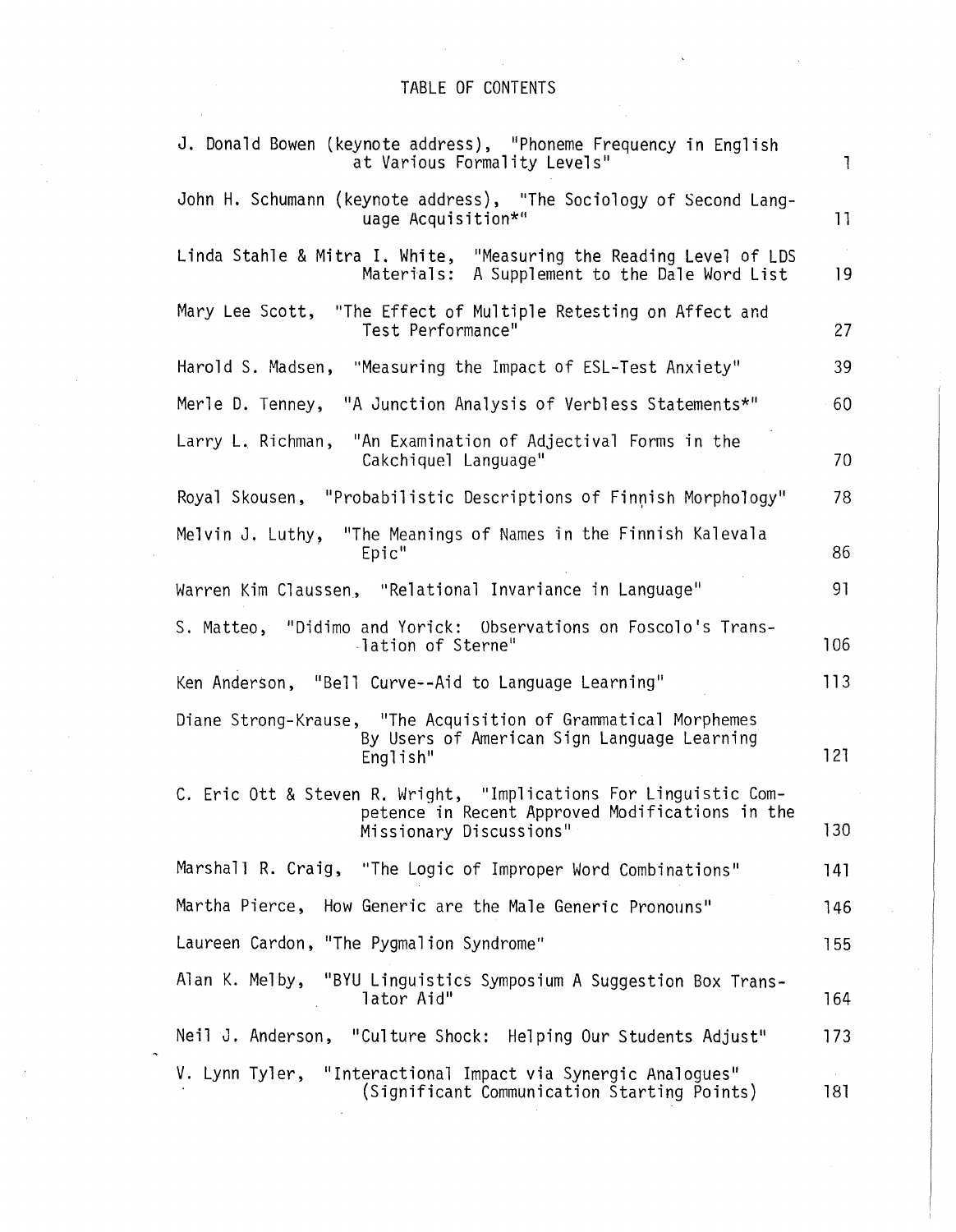| "The Concordant Principle of Translation and<br>Marvin H. Folsom,<br>the New German Book of Mormon" | 190 |
|-----------------------------------------------------------------------------------------------------|-----|
| Soren F. Cox, "Language and National Policy: The Singapore Ex-<br>perience"                         | 197 |
| C. Ray Graham, "Parental Strategies in the Development of Biling-<br>ualism in Children"            | 205 |

 $\label{eq:2.1} \frac{1}{\sqrt{2\pi}}\int_{0}^{\infty}\frac{1}{\sqrt{2\pi}}\left(\frac{1}{\sqrt{2\pi}}\right)^{2\alpha} \frac{1}{\sqrt{2\pi}}\int_{0}^{\infty}\frac{1}{\sqrt{2\pi}}\frac{1}{\sqrt{2\pi}}\frac{1}{\sqrt{2\pi}}\frac{1}{\sqrt{2\pi}}\frac{1}{\sqrt{2\pi}}\frac{1}{\sqrt{2\pi}}\frac{1}{\sqrt{2\pi}}\frac{1}{\sqrt{2\pi}}\frac{1}{\sqrt{2\pi}}\frac{1}{\sqrt{2\pi}}\frac{1}{\sqrt{2\pi}}\frac{$ 

 $\label{eq:2.1} \frac{1}{2} \sum_{i=1}^n \frac{1}{2} \sum_{j=1}^n \frac{1}{2} \sum_{j=1}^n \frac{1}{2} \sum_{j=1}^n \frac{1}{2} \sum_{j=1}^n \frac{1}{2} \sum_{j=1}^n \frac{1}{2} \sum_{j=1}^n \frac{1}{2} \sum_{j=1}^n \frac{1}{2} \sum_{j=1}^n \frac{1}{2} \sum_{j=1}^n \frac{1}{2} \sum_{j=1}^n \frac{1}{2} \sum_{j=1}^n \frac{1}{2} \sum_{j=1}^n \frac{$ 

 $\label{eq:2} \frac{1}{\sqrt{2}}\left(\frac{1}{\sqrt{2}}\right)^{2} \left(\frac{1}{\sqrt{2}}\right)^{2}$ 

 $\label{eq:2.1} \frac{1}{\sqrt{2}}\sum_{i=1}^n\frac{1}{\sqrt{2}}\sum_{i=1}^n\frac{1}{\sqrt{2}}\sum_{i=1}^n\frac{1}{\sqrt{2}}\sum_{i=1}^n\frac{1}{\sqrt{2}}\sum_{i=1}^n\frac{1}{\sqrt{2}}\sum_{i=1}^n\frac{1}{\sqrt{2}}\sum_{i=1}^n\frac{1}{\sqrt{2}}\sum_{i=1}^n\frac{1}{\sqrt{2}}\sum_{i=1}^n\frac{1}{\sqrt{2}}\sum_{i=1}^n\frac{1}{\sqrt{2}}\sum_{i=1}^n\frac$ 

 $\Delta \omega_{\rm c}$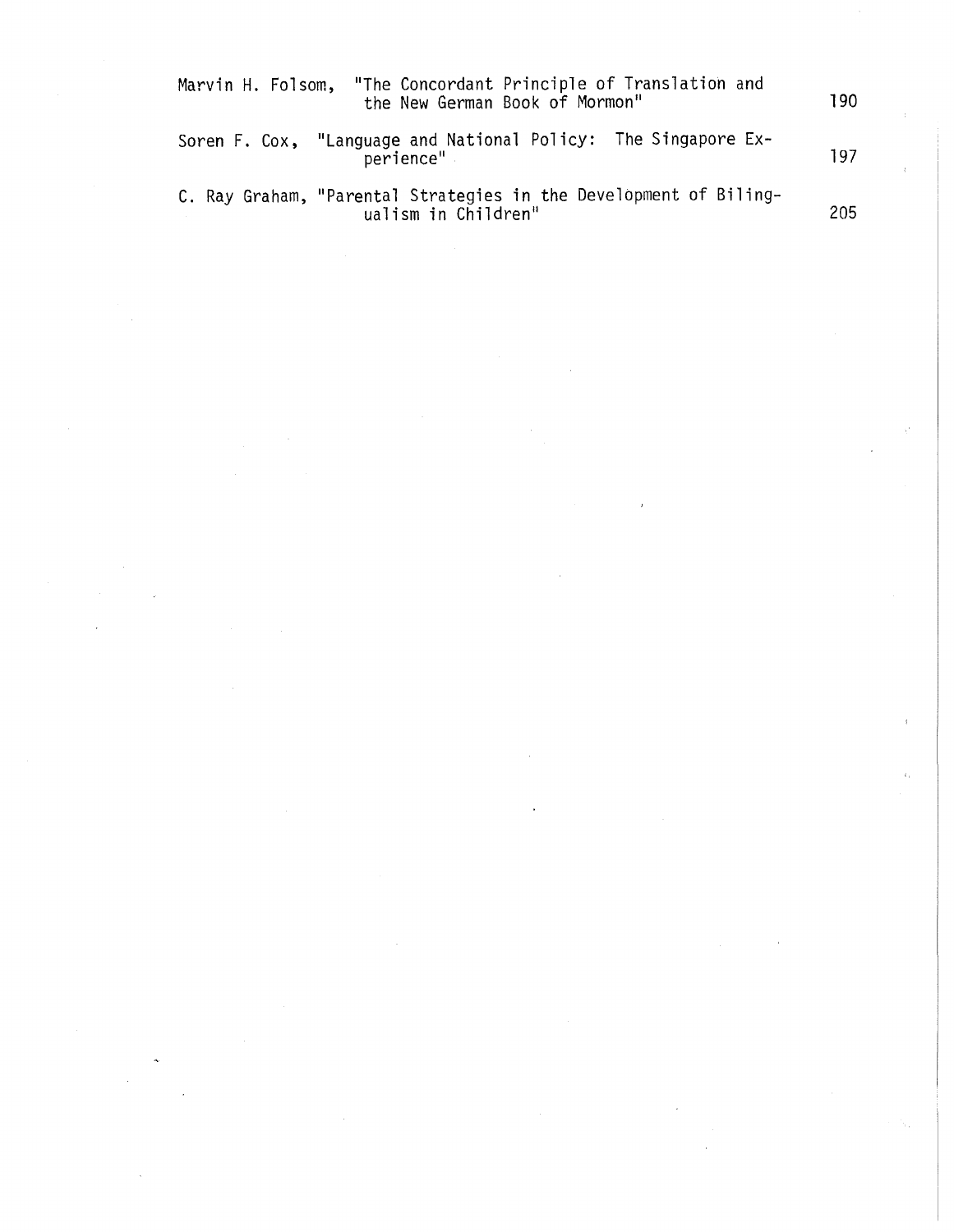#### AN EXAMINATION OF ADJECTIVAL FORMS IN THE CAKCHIQUEL LANGUAGE

#### Larry L. Richman Brigham Young University

In the Mayan language Cakchiquel, there are several different ways to form an adjective. The grammars of the language have only partially displayed the full array of Cakchiquel adjectives, and have seldom attempted any semantic discussion of them.

The purpose of this paper is to present all the Cakchiguel<br>adjectival forms and discuss their semantic interadjectival forms and discuss their semantic relationships.

For the purpose of this explanation, I have categorized Cakchiquel adjectives into four basic classes: (1) regular, (2) distinctive, (3) emphatic, and (4) stative.

I. REGULAR

The regular adjectives are found in both attributive and predicative positions. They are the most frequently used adjectives and carry with them no special semantic meaning.

Plurality is generally inferred from the context of the sentence, although it may be specified by the insertion of the distributive particle taq between the adjective and the noun:

| icel taq wineq (evil people)                                 | igel wineq (evil person or people) |
|--------------------------------------------------------------|------------------------------------|
| kow ab'ëx (hard rock or rocks)<br>kow taq ab'ëx (hard rocks) |                                    |

In addition, there are two adjectives in this class which have a special plural form:

|       | singular           | plural                                             |
|-------|--------------------|----------------------------------------------------|
| large | nim                | nima'q                                             |
| small | $\check{c}$ 'uti'n | $\delta$ 'uti <sup><math>\overline{q}</math></sup> |

#### II. DISTINCTIVE

Distinctive adjectives occur in attributive position, and are formed by adding a suffix of either  $-a$  or  $-i$  (see table I). The semantic consequences of the distinctive adjectival form in opposition to the regular adjectival form can be explained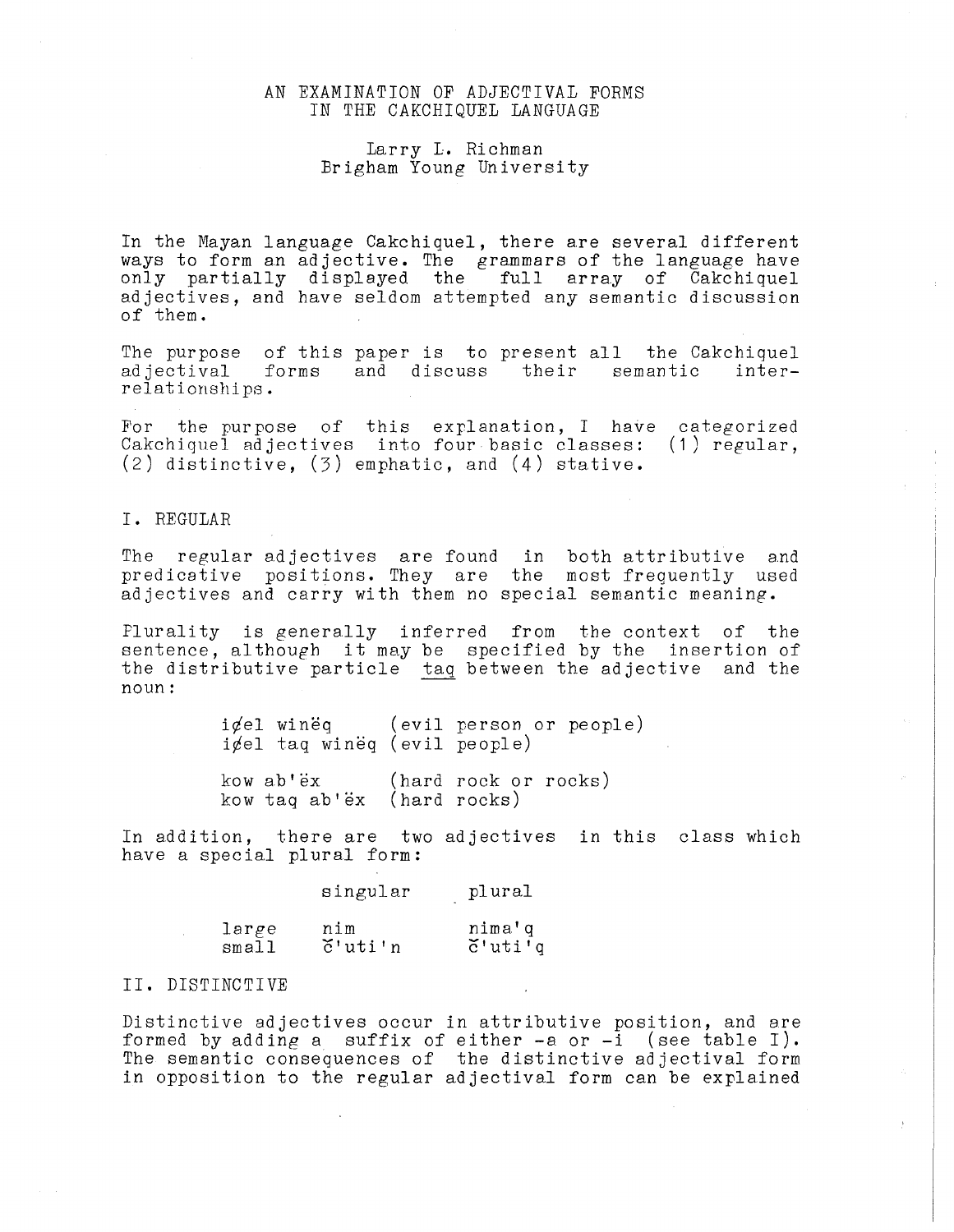using the theory of markedness. This notion of markedness implies that in a given opposition, one form is the unmarked, or general form, and the other is more marked, or specific. The distinctive adjectival form in Cakchiquel has a more restricted lexical meaning than the regular form. *A* nim xay, for example, is a big house, whereas a nima xay is some special kind of big building, such as a courthouse. The special kind of big building, such as a courthouse. The distinctive form of the adjectival root  $\check{c}'$ ut (small) is distinctive form of the adjectival root  $\check{c}'$ ut (small) is<br>restricted in meaning, such as in  $\check{c}'$ uti te'ex (aunt).<sup>1</sup> In some cases, the distinctive form may function as a diminutive, often showing endearment, such as the -ito or -ita suffixes in Spanish; a č'uti ačin is an "hombrecito". When modifying colors, the distinctive form reflects a change In the tone or hue of the color: seq is white, while saqa is silver; q'eq is black, and q'eqa is jet black; keq is red, but kaqa is crimson; res is green/blue, but rasa is jade; q'en is yellow, while q'ana is gold.

#### Table I

Regular Adjective (unmarked)

 $\check{c}$ ' ut  $\lceil i \rceil$ 

nim

sëq q'eq këq res q'en  $\vec{c}$ ëq' ri'x

large small white black red green  $ve$  $1$ ow ripe old

(marked) nim-a  $\check{c}$ 'ut-i saq-a q'eq-a kaq-a ras-a q'an-a  $\bar{c}$ aq' $-a$ rix-a

Distinctive Adjective

Roman Jakobson has shown that marked forms are usually more complex or longer than unmarked forms.<sup>2</sup> We would therefore expect distinctive Cakchiquel adjectives to be phonetically more complex than regular adjectives.

Notice that  $\check{\mathrm{c}}'$  uti'n (small) takes the  $-i$  suffix, while the others take the -a suffix. To explain this, I would like to take the theory of markedness one step further to show hierarchies among adjectival pairs.<sup>5</sup> Nim (large) and  $\breve{\rm c'uti'}$ n (small) are at opposite poles of an adjectival pair  $\frac{1}{2}$  large (small) are at opposite poles of an adjectival pair  $\frac{1}{2}$  large (small) are at opposite poles of an adjectival pair  $-$  large<br>in opposition to small. In the pairs big/little, in opposition to small. In the pairs big/little,<br>deep/shallow, and wide/narrow, the first member is the unmarked, or general adjective, and the second is more marked or restricted. The unmarked item in the pair tends to be more frequent than its marked counterpart and tends to carry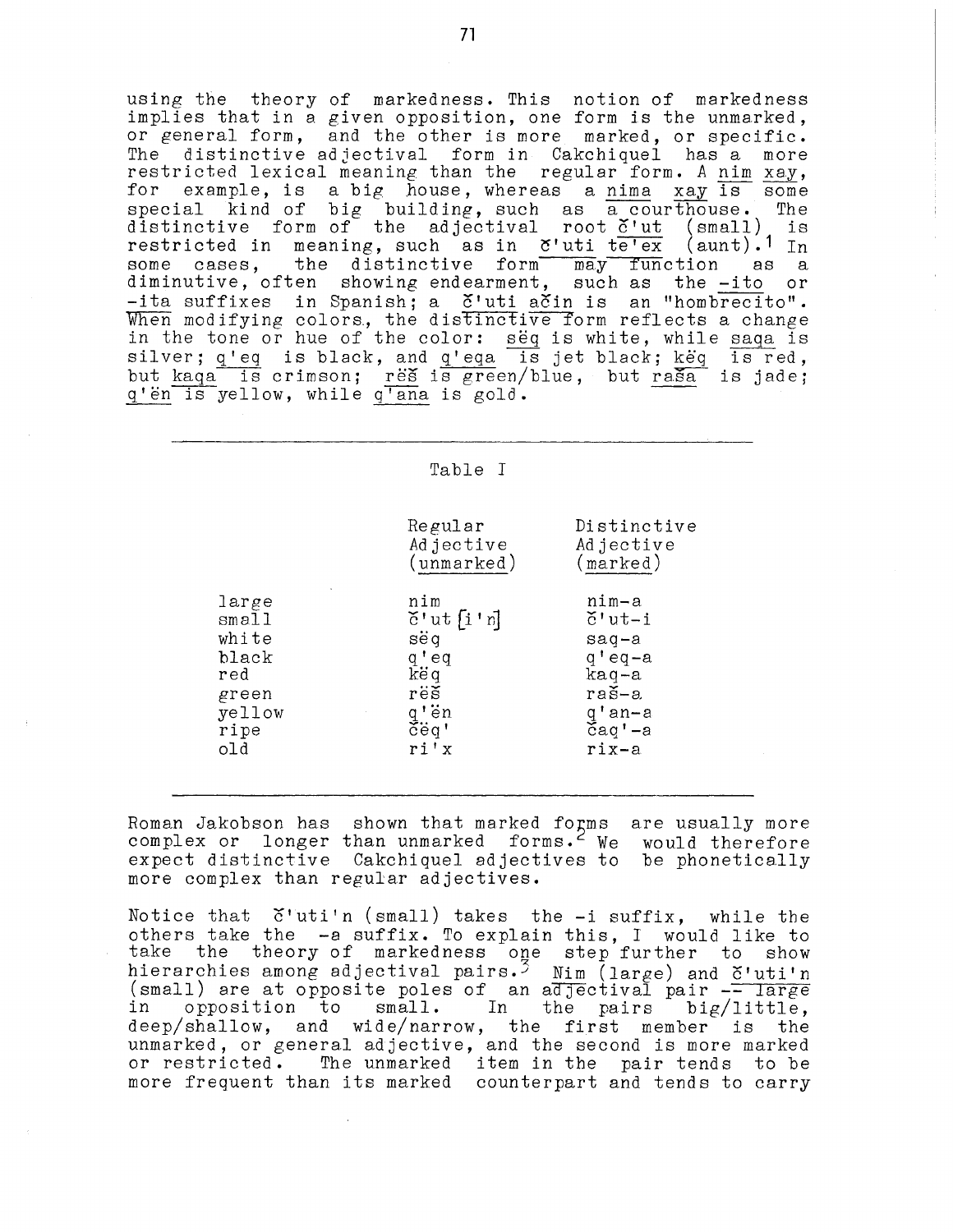a more basic meaning. For example, when asking about the size of an object, we would normally ask how big it is and not how little it is. "Big" is the unmarked item. It tends to be more frequent than "little", and has a more basic to be more irequent than ilitle, and has a more basic<br>meaning than "little." When referring to a body of water, we would ask how deep it is, and not how shallow it is, unless, of course, we were emphasizing its shallowness, in which case of codinct, we were emphasizing its sharrowness, in which case sense. Therefore, we would expect nim (large) to be the unmarked, and more frequent in Cakchiquel, and č'uti'n (small) to be the more marked. In April 1979, I presented a<br>paper at the Deseret Language and Linguistic Society the Deseret Language and Linguistic Society symposium wherein I used the theory of markedness to explain<br>the use of the -a' and -i' plural noun markers in Cakchiquel.<sup>4</sup> I concluded that a was the general, or unmarked, and i was the more marked. If this distinction of  $m$ arke $\overline{d}/n$ unmarked holds true in Cakchiquel adjectives, we would expect a to continue to be the unmarked, and i to be the more marked. Hence, we would expect that the stem  $n_{\text{min}}$  (being the unmarked adjective) would take the -a suffix in the distinctive form, and likewise  $\check{c}'$ 'ut- (being the more marked adjective) would take the -i suffix.

#### III. EM FHA TIC

**Contractive** 

Emphatic adjectives occur in attributive position, as do distinctive adjectives, and are formed by adding one of two<br>suffixes: -alex or -ilex (see table II). The semantic  $\texttt{suffixes: -al\ddot{e}x} \quad \texttt{or} \quad \texttt{-il\ddot{e}x} \ \texttt{(see table II)}.$ consequence of this form is that the adjective is more emphatic. An u $\phi$  acin is a good man, while an u $\phi$ ilex acin is a very good man.

We may continue to apply the theory of markedness in explaining the alternation of the a and i which we see surface again in the  $-alex$  and  $-ilex$  suffixes. If the i is the more marked of the two, we would assume that it carries with it a more restricted lexical meaning. The adjectives with it a more restricted lexical meaning. shown in table II all take the -ilex suffix because of the semantic value inherent in this form. That is,  $u \notin \mathrm{il} \, \widetilde{\mathrm{ev}}$  is VERY good,  $i$  $/$ elilëx is VERY bad, and  $\overline{S}$ a $\overline{S}$ ilëx is VERY thin. Being an extreme, all adjectives of this class have a more extreme, all adjectives of this class have a more restricted usage and are found in more specialized cases. We would therefore expect them to take the  $i$  ( $-i$ lex) more often than the a  $(-a1ex)$ . The only emphatic forms, in fact, which ever take the -alex suffix are those which also have a distinctive form of the suffix -a (see table JII).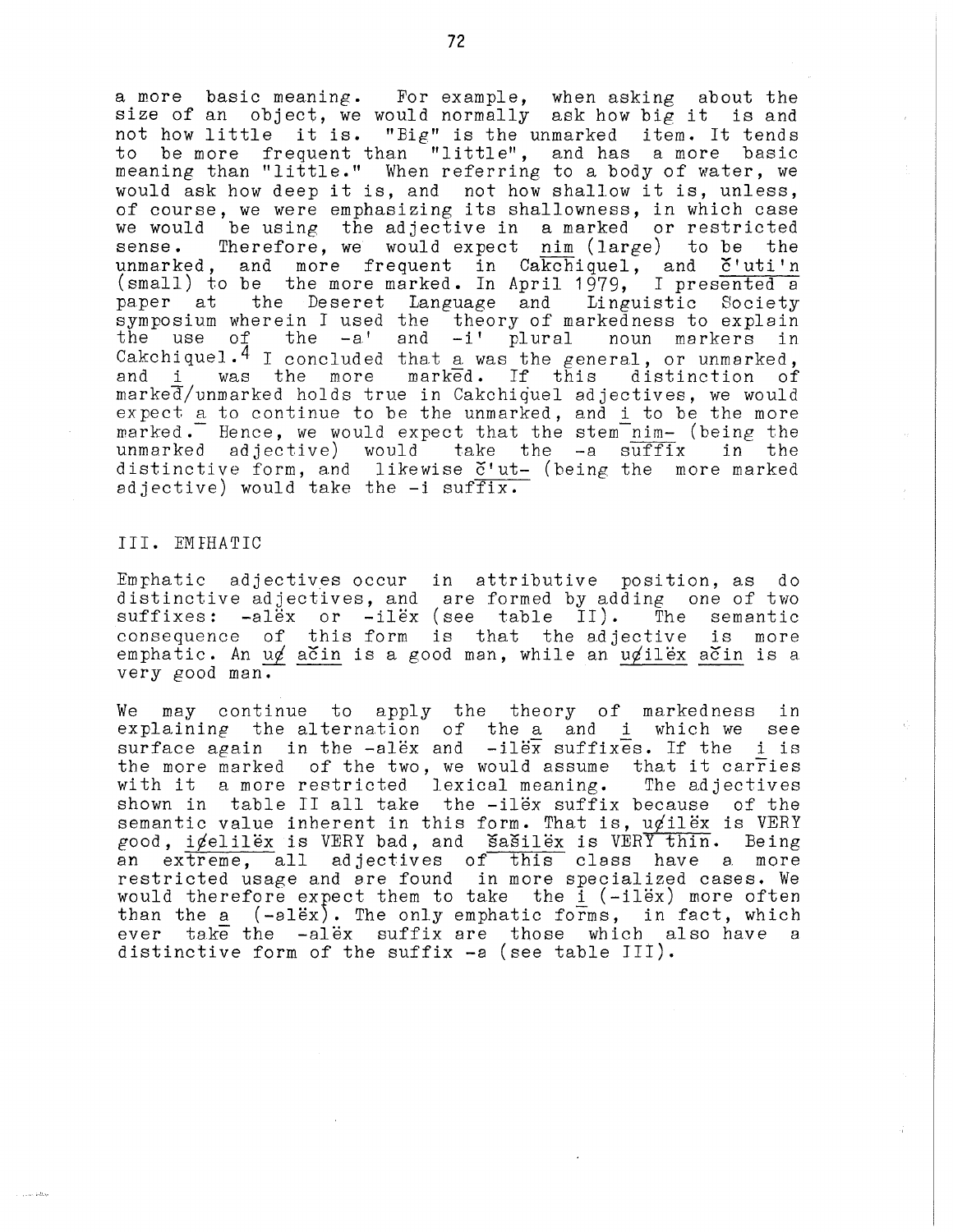|                                                                                                                      | Table II                                                                                                                                                                                                                              |                                                                                                                                                                                                                                                                                                                                                                          |
|----------------------------------------------------------------------------------------------------------------------|---------------------------------------------------------------------------------------------------------------------------------------------------------------------------------------------------------------------------------------|--------------------------------------------------------------------------------------------------------------------------------------------------------------------------------------------------------------------------------------------------------------------------------------------------------------------------------------------------------------------------|
|                                                                                                                      | Regular                                                                                                                                                                                                                               | Emphatic                                                                                                                                                                                                                                                                                                                                                                 |
| good<br>bad<br>thin<br>thick<br>acidic<br>cold<br>slick<br>clean<br>humble<br>hard<br>skinny<br>fat<br>crazy<br>just | $u\phi$<br>$i$ <i>d</i> el<br>5a5<br>pim<br>$\check{c}$ $\vdots$ $\vdots$<br>tew<br>liq'<br>$\check{c}$ 'ax $\check{c}$ 'ox<br>$\check{c}$ 'u $\check{c}$ 'ux<br>k'ayew<br>$b$ 'aq<br>ti'ox<br>$m \circ s$<br>$\check{\mathrm{c}}$ ox | $u \notin -i \text{lex}$<br>$i$ $\ell$ el-ilëx<br>$\widetilde{\mathbf{5}}$ a $\widetilde{\mathbf{5}}$ -ilëx<br>pim-ilëx<br>$\check{c}$ 'am-ilëx<br>tew-ilex<br>liq'-ilëx<br>$\check{c}$ 'ax $\check{c}$ 'ox-ilëx<br>$\check{c}$ 'u $\check{c}$ 'ux-ilëx<br>$k$ 'ayew-ilëx<br>$b'$ aq-ilex<br>ti'ox-ilëx<br>$mo\check{s}-il\check{e}x$<br>$\text{Cox}-\text{i}1\text{ex}$ |

### Table III

|                                                                  | Regular                                                             | Distinctive                                                                                          | Emphatic                                                                                                                                                                                                                                                                                                                               |
|------------------------------------------------------------------|---------------------------------------------------------------------|------------------------------------------------------------------------------------------------------|----------------------------------------------------------------------------------------------------------------------------------------------------------------------------------------------------------------------------------------------------------------------------------------------------------------------------------------|
| large<br>white<br>black<br>red<br>green<br>yellow<br>ripe<br>old | nim<br>sëq<br>g'eq<br>këq<br>rëš<br>q'ën<br>$\check{c}$ eq'<br>ri'x | nim-a<br>$saq-a$<br>$q'$ eq-a<br>$kaq-a$<br>$ra\check{s}-a$<br>g'an-a<br>$\text{čaq}$ '-a<br>$rix-a$ | or $nim-11ex$ )<br>nim-alex<br>or saq-ilëx)<br>saq-alëx<br>or $q'eq - i \tilde{d}x$ )<br>q'eq-alëx<br>or $k$ aq $-i$ 1 $\ddot{e}$ x)<br>kaq-alëx<br>raš-alëx<br>or $ra\check{s}-il\check{e}x$ )<br>or $q'an-11\ddot{e}x$ )<br>g'an-alëx<br>or $\text{Caq}'$ -ilex)<br>$\check{c}$ aq'-al $\ddot{e}$ x<br>or $rix - i1ex$ )<br>rix-alëx |

The a from the distinctive form influences the formation of the emphatic adjective. The box in table IV illustrates this condition.

73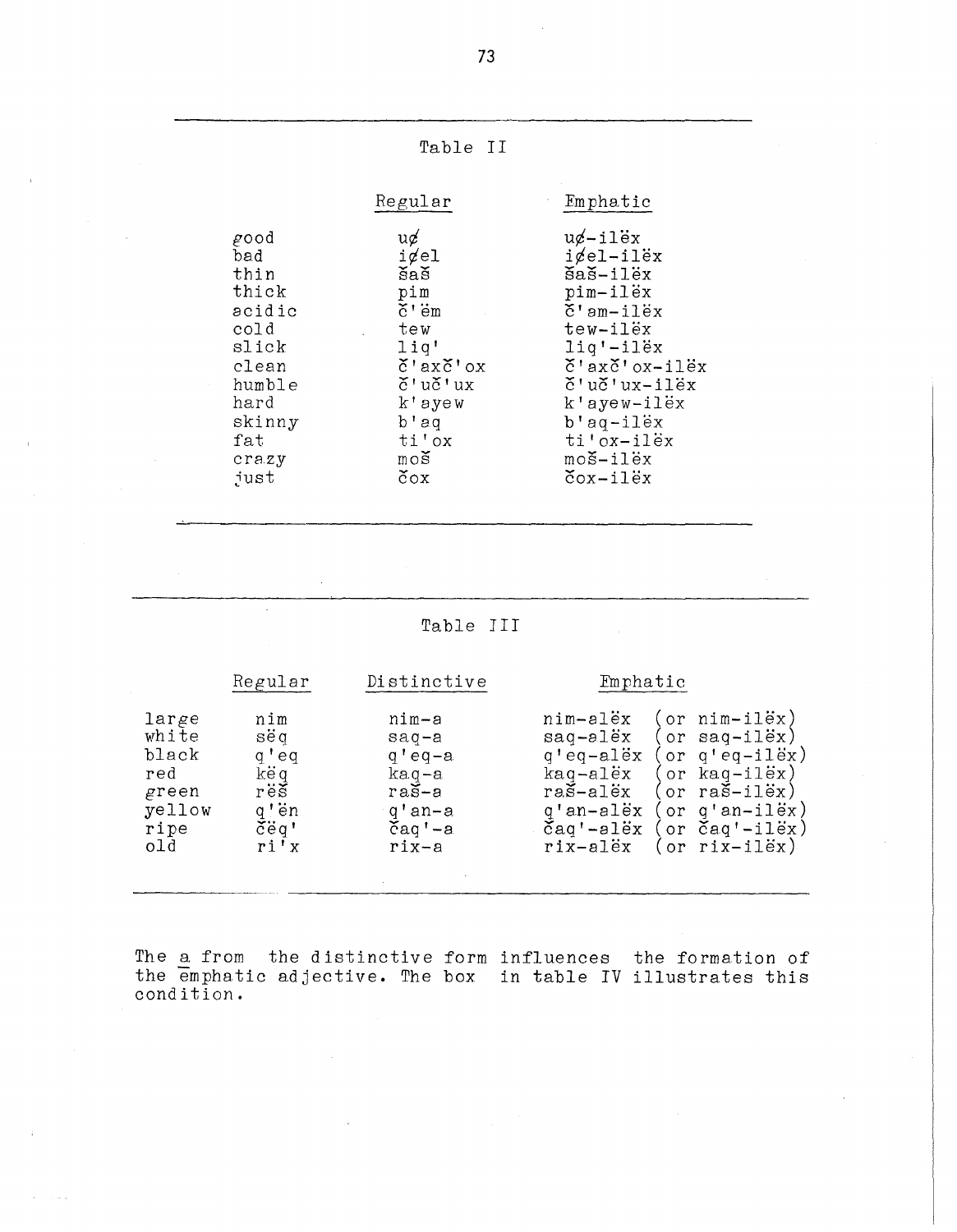| Table |  |
|-------|--|
|-------|--|

from emphatic form:

|                                     |            | $-11ex$<br>$(eg. uqil\ddot{e}x)$                                                             |
|-------------------------------------|------------|----------------------------------------------------------------------------------------------|
| ${\tt from}$<br>distinctive<br>form | (eg. nima) | -ilëx<br>-alëx<br>nimilëx<br>$\frac{\text{e.g. } \text{minilex}}{\text{or } \text{minalex}}$ |

In the upper right box, we see the influence of the pure -ilex suffix that we would expect from the semantic quality of the emphatic adjective. We also see another influencing factor in the lower left box. This is the a carrying through from the distinctive adjectival form. Because of this dual influence, we find that either suffix can and does exist in these cases.

Those adjectives which do not have a distinctive form of the suffix -a can only take the suffix -ilëx in the emphatic form. Moreover, since -ilex is the more dominant of the two suffixes, representing the emphatic semantic value of this adjectival form, it is taking over the place of the less frequent -alex.

#### IV. STATIVE

The fourth class of Cakchiquel adjectives I will call stative. Statives can be realized in Mayan grammar as transitive verbs, intransitive verbs, and adjectives. paper focuses on the adjectival form, which in this case describes the state or position of the object being modified. Table V shows the four stative adjectival forms.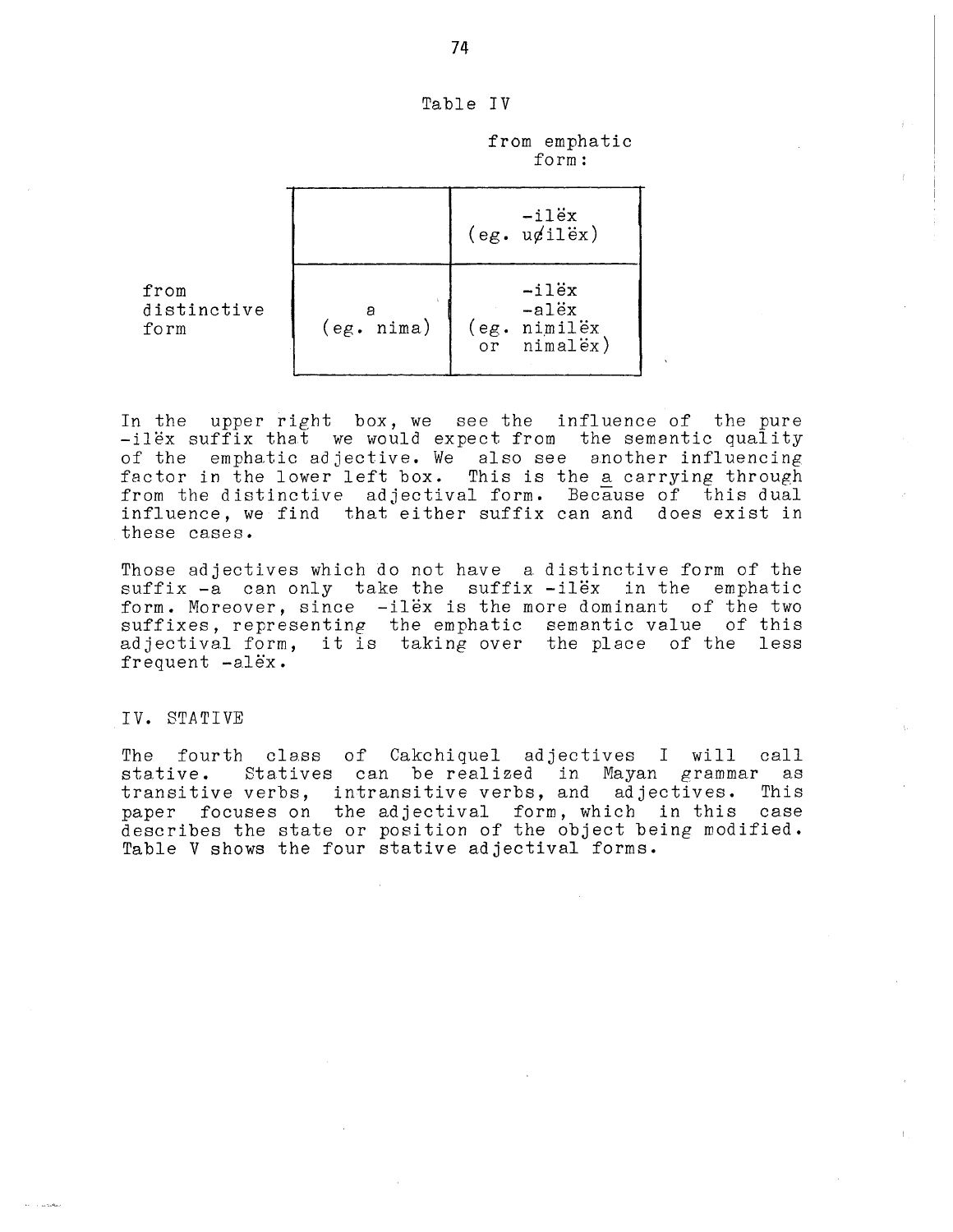| Tabl. |  |  | е |  |
|-------|--|--|---|--|
|-------|--|--|---|--|

|                                         | For verbs with vowels a, e, i, o: |                          |
|-----------------------------------------|-----------------------------------|--------------------------|
| Sample verb: -xeq-<br>(to spread out)   |                                   |                          |
|                                         | singular                          | plural                   |
| less<br>intense                         | $xeq-e1$                          | $x \neq y \neq x - 0x$   |
| more<br>intense                         | $x \neq q \neq x - i k$           | $x = q e x - \ddot{e} q$ |
| For verbs with vowel u:                 |                                   |                          |
| Sample verb: -xup-<br>(to be face down) |                                   |                          |
|                                         | singular                          | plural                   |
| less<br>intense                         | xup-ul                            | $xup-u\phi$              |
| more<br>intense                         | xupux-ik                          | xupux-ëq                 |

The first form is the most common and is the past participle of the verb with which it is associated. It consists of the stem of the verb and a suffix of the form vowel+l (the vowel being the same as the vowel in the stem):

|            | verb                            | singular               |
|------------|---------------------------------|------------------------|
| to get wet | $-\check{c}$ 'eq-               | $\check{c}$ 'eq-el     |
| to hang    | $-\cancel{e}$ <sup>+</sup> eq - | $e'$ eq-el             |
| to grind   | $-pa\check{c}'$ –               | $pa\check{c}'$ -al     |
| to twist   | $-5$ ot $-$                     | $\text{Sot}-\text{ol}$ |
| to lean    | $-luk-$                         | $luk-u1$               |

The three remaining forms are chiastic, in that they involve an ordered reversal of the original sequence of sounds of the stem of the verb. For example, a sequence of consonants and vowels C1 V1 C2 in the stem of the verb would produce a chiastic stem of C1 V1 C2 V1 C1. This inverted repetition of sounds suggests an intensification in the adjective.<sup>5</sup>

The plural of the first form consists of the chiastic stem of the verb, plus the suffix -ox (except where the vowel in the singular form is  $\mu$ , then the suffix  $-u\phi$  is added to the regular verb stem).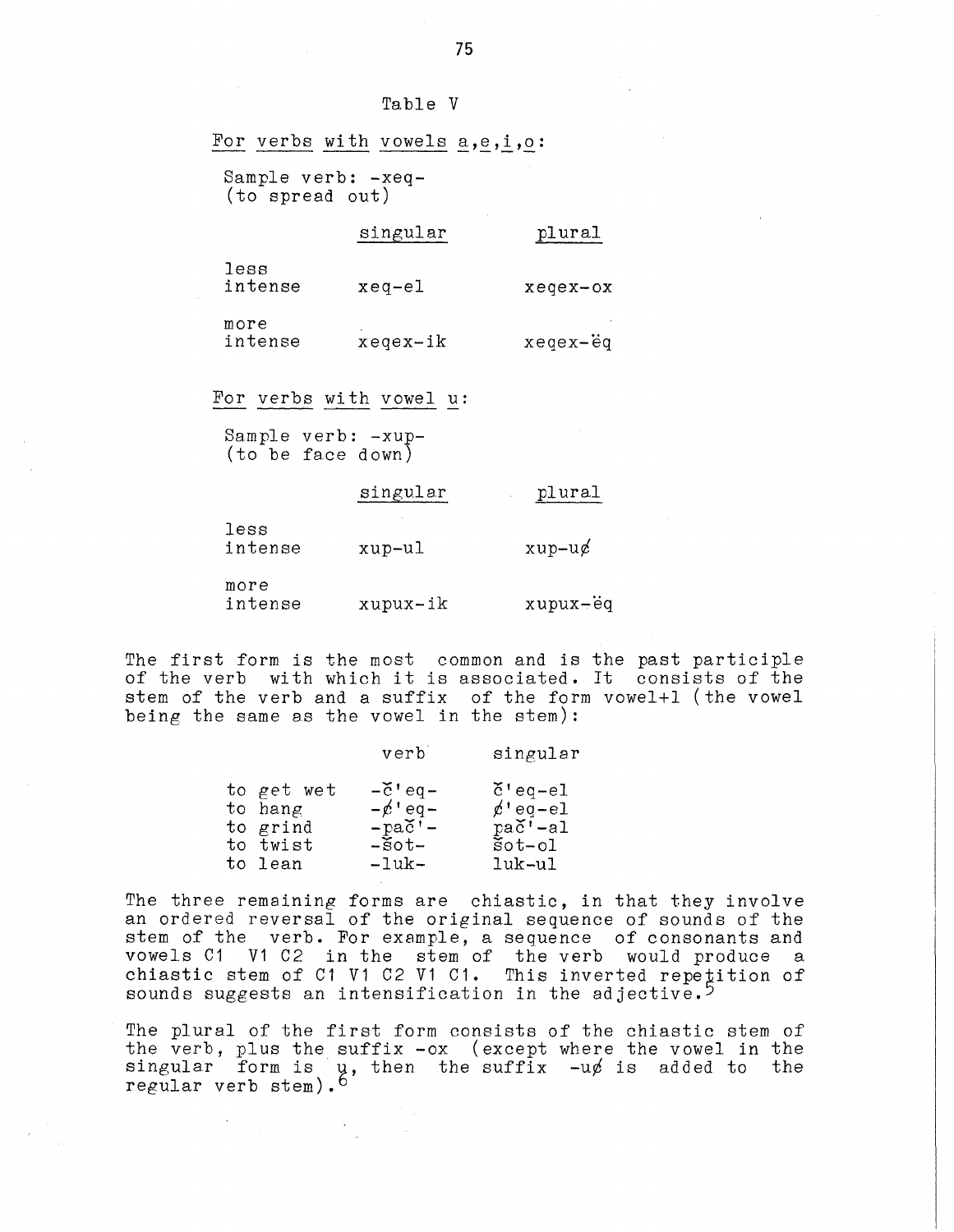| verb |  |  |
|------|--|--|

| to get wet | $-\check{c}$ 'eq-  | $\check{c}$ 'eq-el     | $\delta$ 'eqe $\delta$ '-ox                   |
|------------|--------------------|------------------------|-----------------------------------------------|
| to hang    | $-\cancel{e}$ 'eq- | $e'$ eq-el             | $\cancel{\alpha}$ 'eqe $\cancel{\alpha}$ '-ox |
| to grind   | $-pa\check{c}'$    | $pa\check{c}'$ -al     | $pa\check{c}$ 'ap-ox                          |
| to twist   | $-5$ ot $-$        | $\text{Sot}-\text{o}1$ | $\frac{8}{3}$ oto $\frac{8}{3}$ -ox           |
| to lean    | $-luk-$            | luk-ul                 | $1$ uk-u $\epsilon$                           |

The second, and more intense, adjectival forms are made by adding the suffix -ik to the chiastic stem to form the singular and the suffix -eq to the chiastic stem to form the plural.<sup>7</sup>

|                                                                                                                            | verb                                                                                                                             | singular                                                                                                                                                                        | plural                                                                                                                                                                    |
|----------------------------------------------------------------------------------------------------------------------------|----------------------------------------------------------------------------------------------------------------------------------|---------------------------------------------------------------------------------------------------------------------------------------------------------------------------------|---------------------------------------------------------------------------------------------------------------------------------------------------------------------------|
| to make round<br>to be pointed<br>to roll up<br>to lean<br>to mound<br>to be bald<br>to wad up<br>to be loose<br>to squash | -set<br>$-\alpha$ up-<br>$-b$ 'ol<br>$-1$ uk $-$<br>$-b'ux-$<br>$-\cancel{e}$ i en<br>$-b'$ o¢<br>$-tob'$ -<br>$-\text{pi}\ell'$ | setes-ik<br>$\mathcal{L}$ upu $\mathcal{L}$ -ik<br>$b'$ olob' $-ik$<br>lukul-ik<br>$b'$ uxub'-ik<br>$\phi'$ ana $\phi'$ -ik<br>$b'$ ogob'-ik<br>tob'ot-ik<br>$pi \notin 'ip-ik$ | setes-ëq<br>$\chi$ upu $\chi$ -ëq<br>$b'olob'$ -ëq<br>lukul-ëq<br>b'uxub'-ëq<br>$\phi'$ ana $\phi'$ - $\ddot{e}$ q<br>$b'$ ogob' $-eq$<br>tob'ot-ëq<br>$pi \notin 'ip-eq$ |
|                                                                                                                            |                                                                                                                                  |                                                                                                                                                                                 |                                                                                                                                                                           |

In this paper I have appealed to tradition, gleaning pieces here and there from the works of Cakchiquel grammarians of the past. Unfortunately, the great insights of these ancient masters have been largely left in the shadows. In a recent book by Roman Jakobsen, he states that in modern linguistic research, the inquirer must "gain a widened scope and deeper insight by familiarizing himself with questions and working hypotheses raised in linguistics of the near and remote past<br>and by testing them on the rich materials gathered and accumulated since."<sup>8</sup> Such a renewal is fruitful in giving a accommanded view of the adjectival forms of the Cakchiquel<br>language.